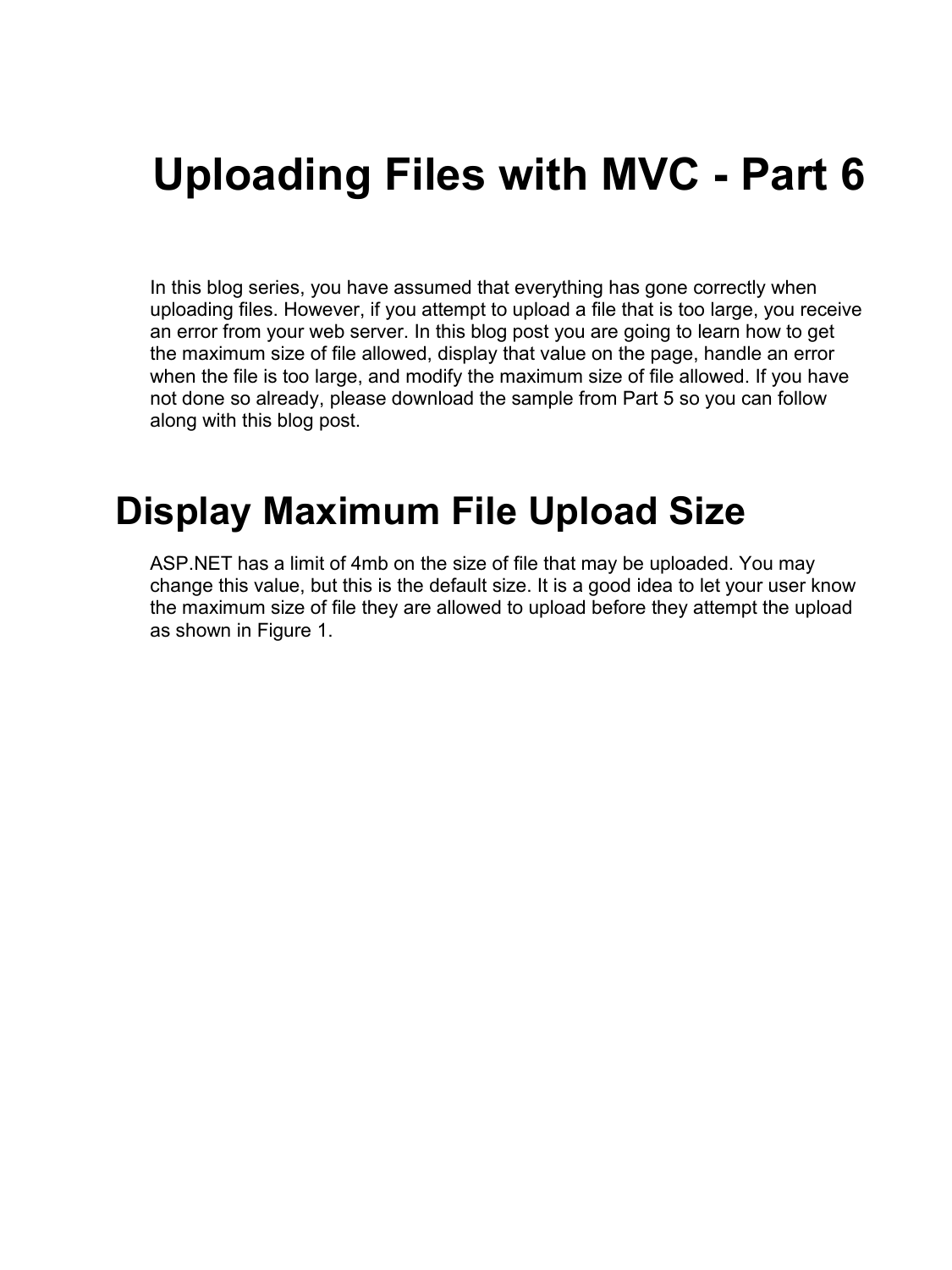| <b>Handle Exceptions</b>                             |
|------------------------------------------------------|
| <b>Title</b>                                         |
|                                                      |
| <b>Description</b>                                   |
|                                                      |
| <b>File to Upload</b>                                |
| The maximum file size you may upload is 4 megabytes. |
|                                                      |
|                                                      |
|                                                      |
| Cancel<br>Save                                       |

Figure 1: Display the maximum file size the user is allowed to upload.

#### **Get Max Upload Setting**

In your controller, add a method to retrieve the *maxRequestLength* attribute from the httpRuntime element. The method should look like the following:

```
private int GetMaxFileUploadSize()
{
  int maxRequestLength = 4096; // Default size
  HttpRuntimeSection section =
    ConfigurationManager.GetSection("system.web/httpRuntime") 
       as HttpRuntimeSection;
   if (section != null) {
    maxRequestLength = section.MaxRequestLength;
   }
   return Convert.ToInt32(maxRequestLength / 1024);
}
```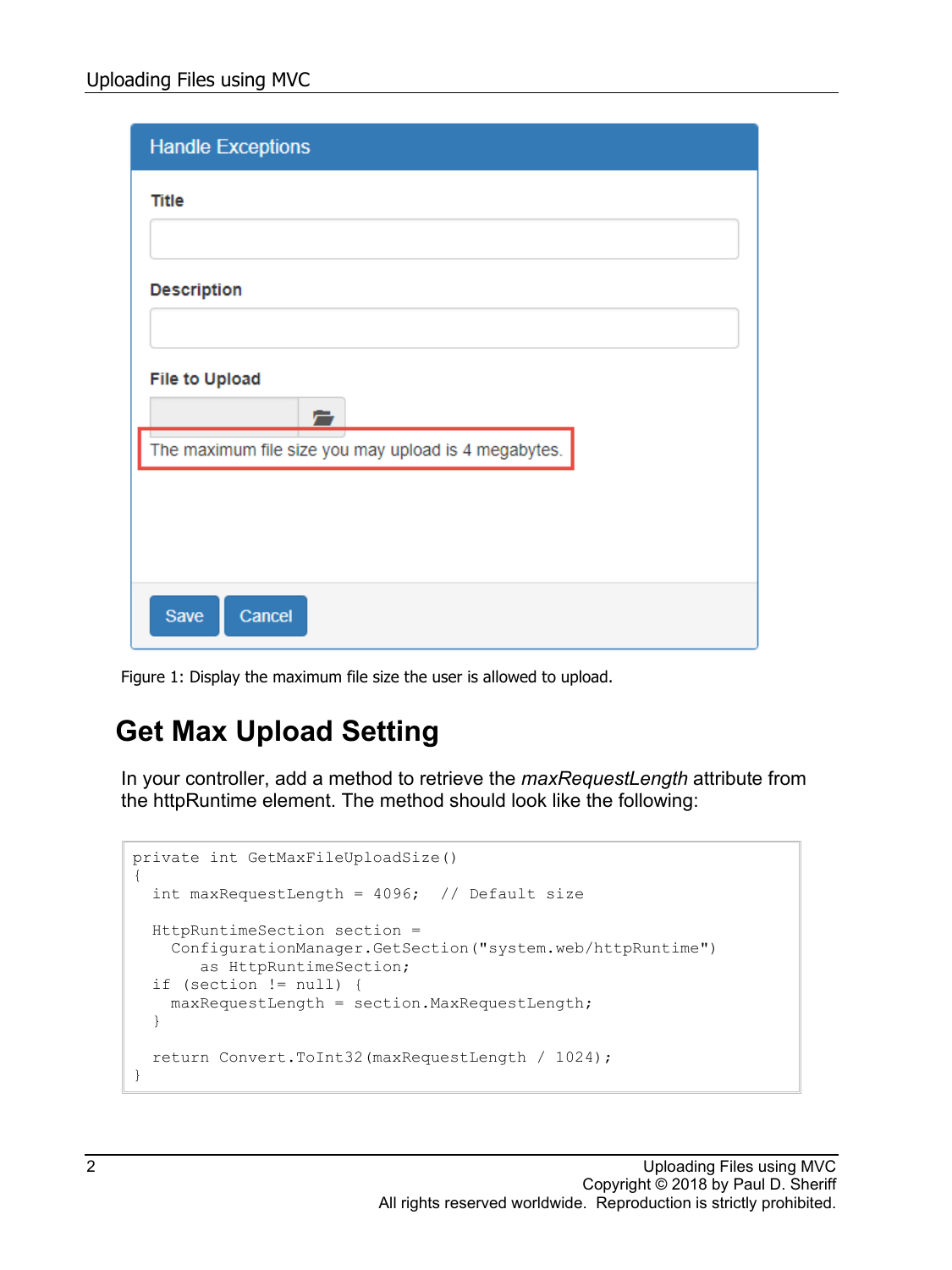This method use the ConfigurationManager.GetSection() method to return the <system.web> | <httpRuntime> element from the Web.config file. As this is a known .NET element, you can cast the returned object into an HttpRuntimeSection object. From this HttpRuntimeSection object you can retrieve the MaxRequestLength property and divide that number by 1024 to get the max size in megabytes.

#### **Modify View Model**

To display the maximum file upload size on the web page you need to create a property in your view model to hold this value. Add a property to your view model class named *MaxFileUploadSize*.

```
public int MaxFileUploadSize { get; set; }
```
#### **Modify Controller**

In the controller where you display your web page, add code to call the GetMaxFileUploadSize() method and place the return value into the *MaxFileUploadSize* property in your view model as shown below:

```
public ActionResult Sample01()
{
  ExceptionsViewModel vm = new ExceptionsViewModel();
   vm.MaxFileUploadSize = GetMaxFileUploadSize();
  return View(vm);
}
```
#### **Modify Page**

With the property set in the view model, you can now use this value to display the maximum size of file to upload in a span just below the file input control on your page.

```
<span>
  The maximum file size you may upload is
 @Model.MaxFileUploadSize megabytes.
</span>
```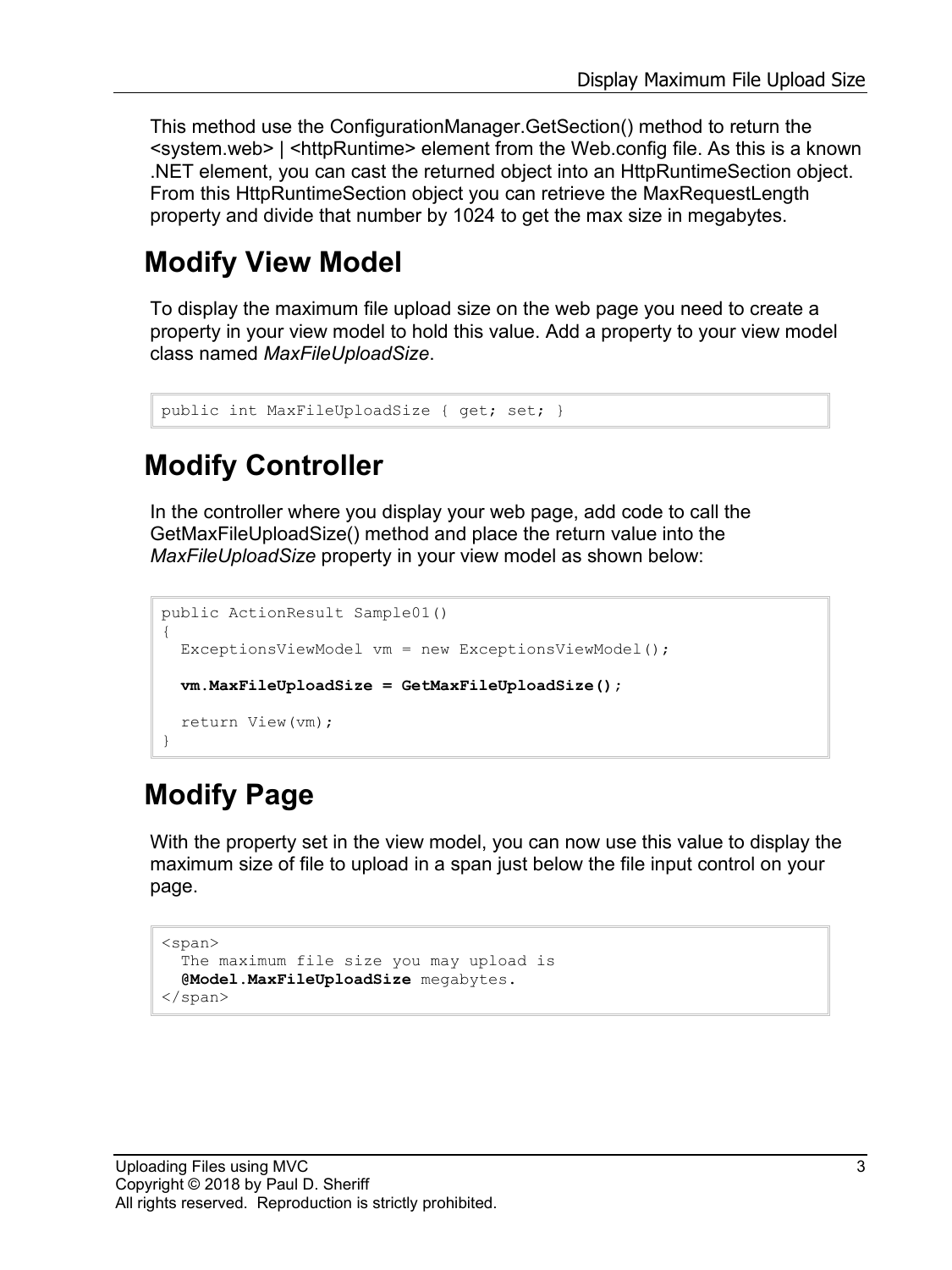## **Handle Exceptions**

If you don't have error handling in your application, and you try to upload a file that exceeds the maximum file size, you will see an error page from MVC that looks like Figure 2. This is not what you want to show to your users as this reveals too much about your application and looks unprofessional. Instead, you should build your own custom error page.



Figure 2: The page displayed when you have an unhandled exception.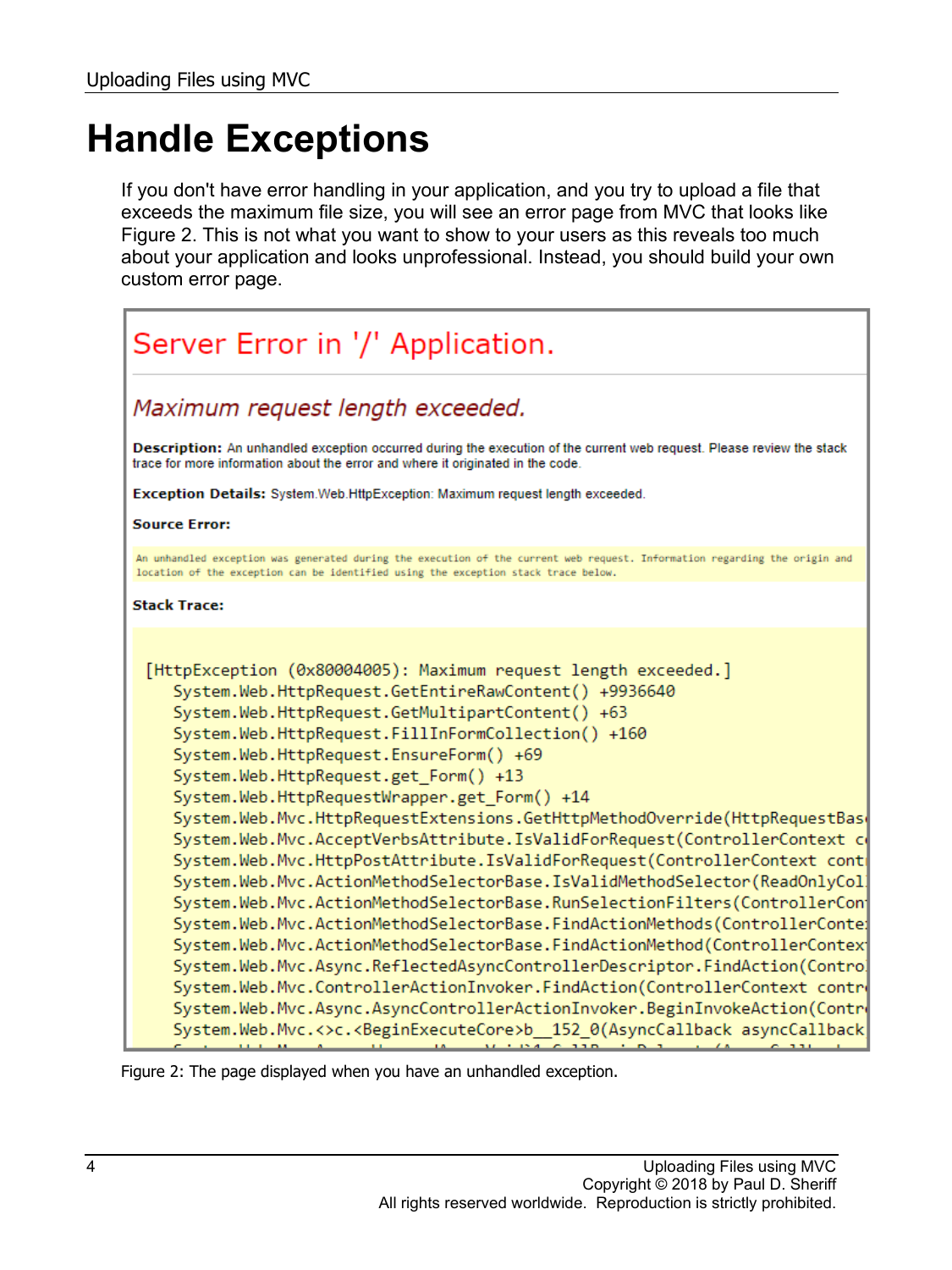#### **Add Error Page**

You probably have a global error handler in your Global.asax file. However, this probably just gives the user a generic page to display that does not inform them what specifically went wrong. It is better to provide a page that tells the user that the file they were attempting to upload is too large.

Create an \Errors folder in the \Views folder and add a page named FileTooBig.cshtml. Add the following code into this page. The code creates a page that looks like Figure 3 when the user tries to upload a file that is too large.

```
@{
   ViewBag.Title = "File too Large";
}
<div class="row">
   <div class="col-xs-12">
     <div class="well alert alert-danger">
       <h3>The file you are trying to upload is too large.</h3>
    \langlediv\rangle\langle div>
\langle/div\rangle
```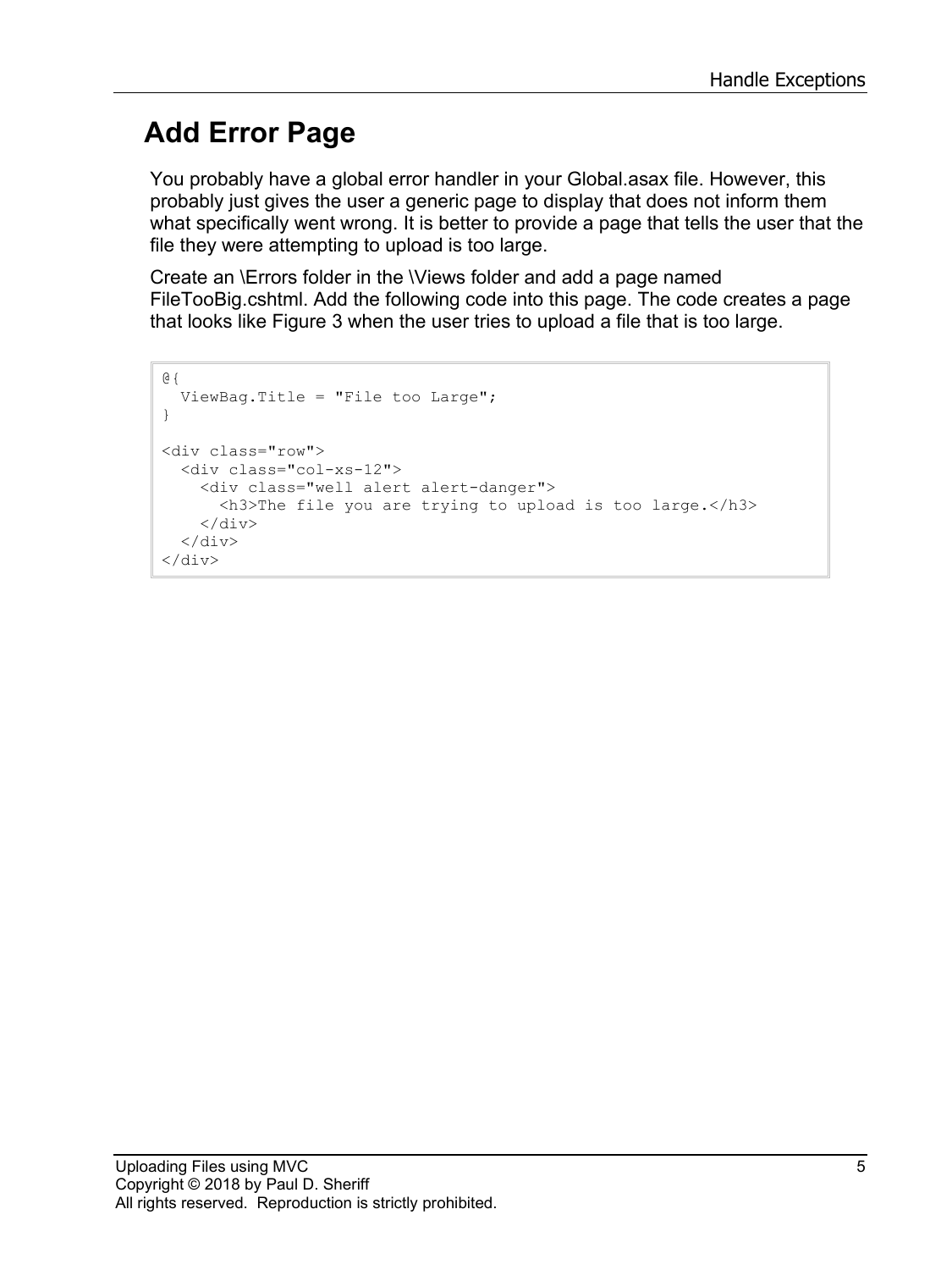

Figure 3: Add your own custom error page to inform the user the file is too large.

#### **Add Error Controller**

In the \Controllers folder add a new MVC controller class named ErrorsController.cs. Add the code shown below to display the FileTooBig page.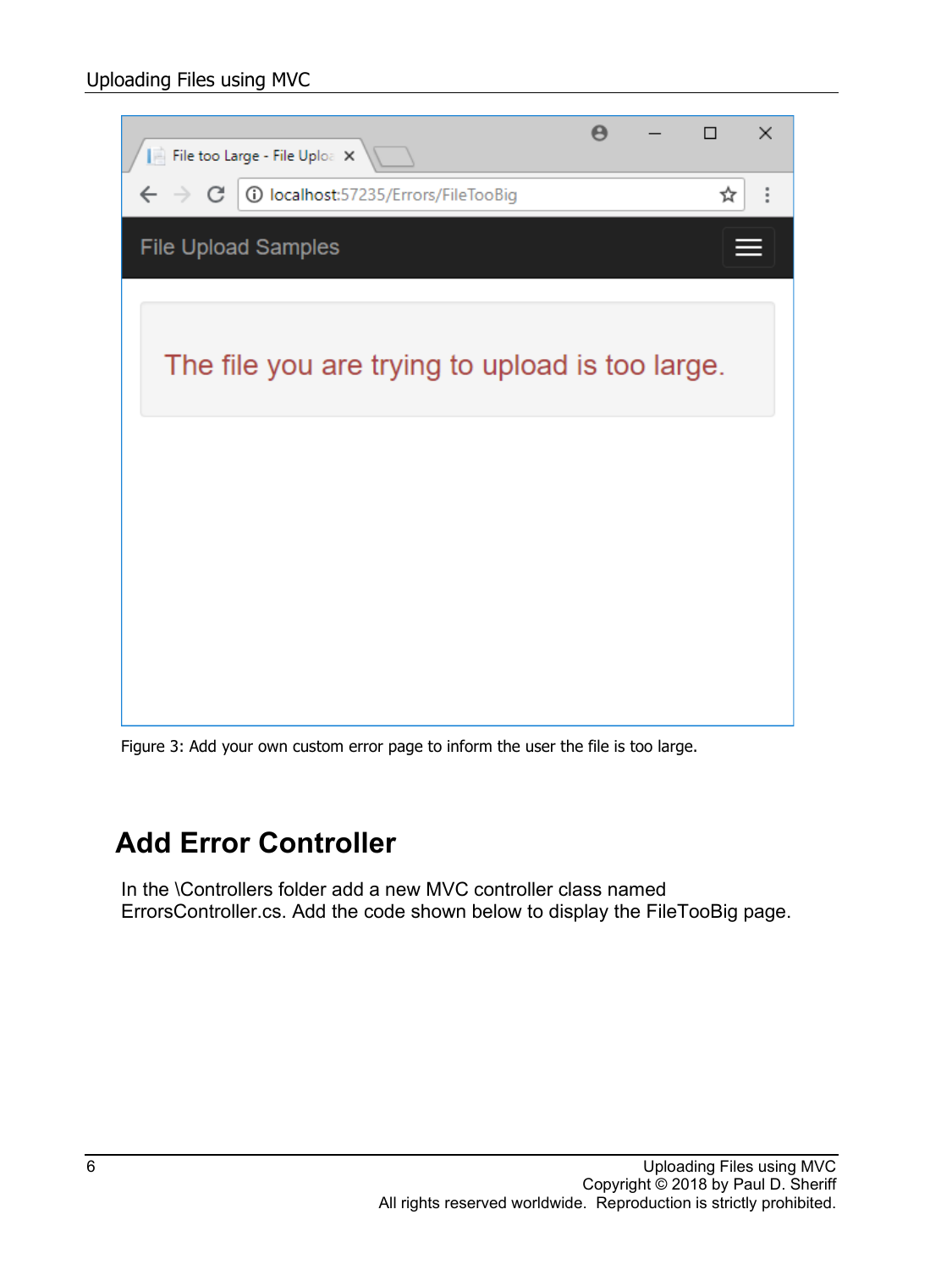```
using System.Web.Mvc;
namespace FileUploadSamples.Controllers
{
   public class ErrorsController : Controller
   {
      public ActionResult FileTooBig()
\left\{\begin{array}{ccc} \end{array}\right\} return View();
 }
   }
}
```
#### **Add Global Exception Handling**

You can only catch a file too large error within the global error handler. Open the Global.asax file and add (or modify) the Application\_Error event. Call the Server.GetLastError() method to retrieve the last error thrown on the server. Cast it as an HttpException object. Next, check to see if the *WebEventCode* property is a RuntimeErrorPostTooLarge exception. If it is, clear the server error and redirect to the FileTooBig page.

```
protected void Application_Error(object sender, EventArgs e)
{
  // Get last server error
  HttpException err = Server.GetLastError() as HttpException;
  // Is the error because the file posted is too large?
   if (err != null &&
       err.WebEventCode == WebEventCodes.RuntimeErrorPostTooLarge) {
    // Clear server error
    Server.ClearError();
    // Redirect to a "File too Big" page
     ((HttpApplication)sender).Context
        .Response.Redirect("~/Errors/FileTooBig");
   }
}
```
### **Set Max Upload File Size**

If you wish to increase the size of file from the default 4MB, modify this value by adding an <httpRuntime> element within the <system.web> element and specify the *maxRequestLength* in kilobytes. For example, to allow a 20MB file to be uploaded, set the *maxRequestLength* attribute to 20,480 as shown below.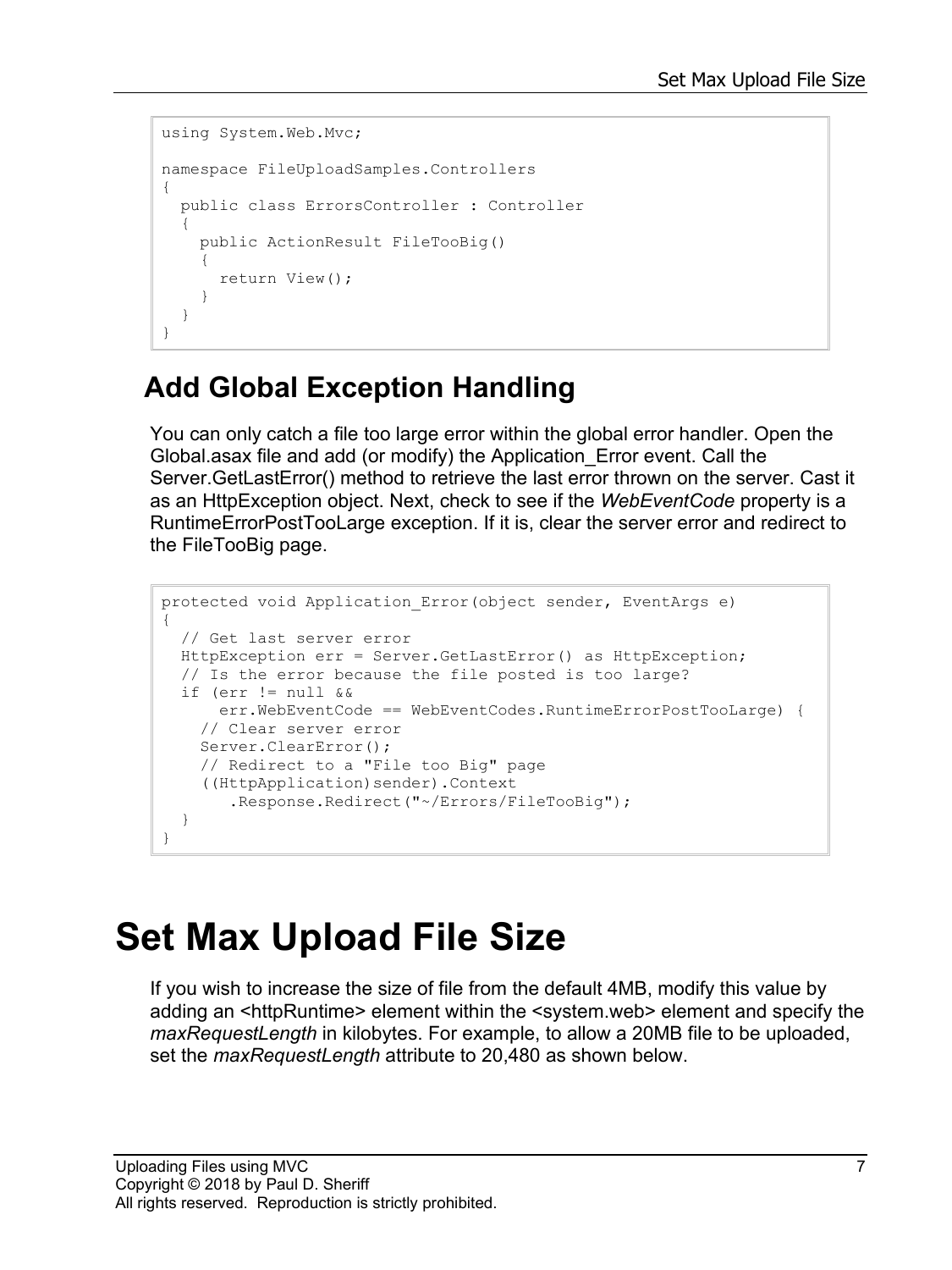```
<system.web>
  <httpRuntime maxRequestLength="20480" />
</system.web>
```
Besides setting the maximum upload length, you may also need to set the number of seconds before your request times out. As you can imagine, if your user is uploading a large file, the time required to upload will be longer. The default request length is 110 seconds. You might need to increase this value in order to accommodate larger files. Add the *executionTimeout* attribute to the httpRuntime element and set the value to 3600 seconds (5 minutes) for example. The sample below shows both attributes set.

```
<httpRuntime executionTimeout="3600" 
              maxRequestLength="20480" />
```
#### **IIS 7+ Settings**

If you are using IIS 7 or later, you also need to set the *maxAllowedContentLength* attribute in the requestLimits element to the same amount of data you are allowing in the *maxRequestLength* attribute. This value is set in bytes, so if you want to set this to 20MB, you need to use the following formula:  $20 \times 1024 \times 1024 =$ 20,971,520. Below are the elements you need to add within the <system.webServer> element.

```
<system.webServer>
  <security>
   <requestFiltering>
      <requestLimits maxAllowedContentLength="20971520" />
    </requestFiltering>
  </security>
</system.webServer>
```
## **Summary**

In this blog post you learned how to handle file upload exceptions and how to increase the size of the file allowed to upload. You should read the maximum size allowed and display that size to your user on the page where they are attempting to upload a file. You should be specific on your error messages, so add a web page to display a "file too large" error to the user. Handle file too large exceptions in Application Error event located in the Global.asax file.